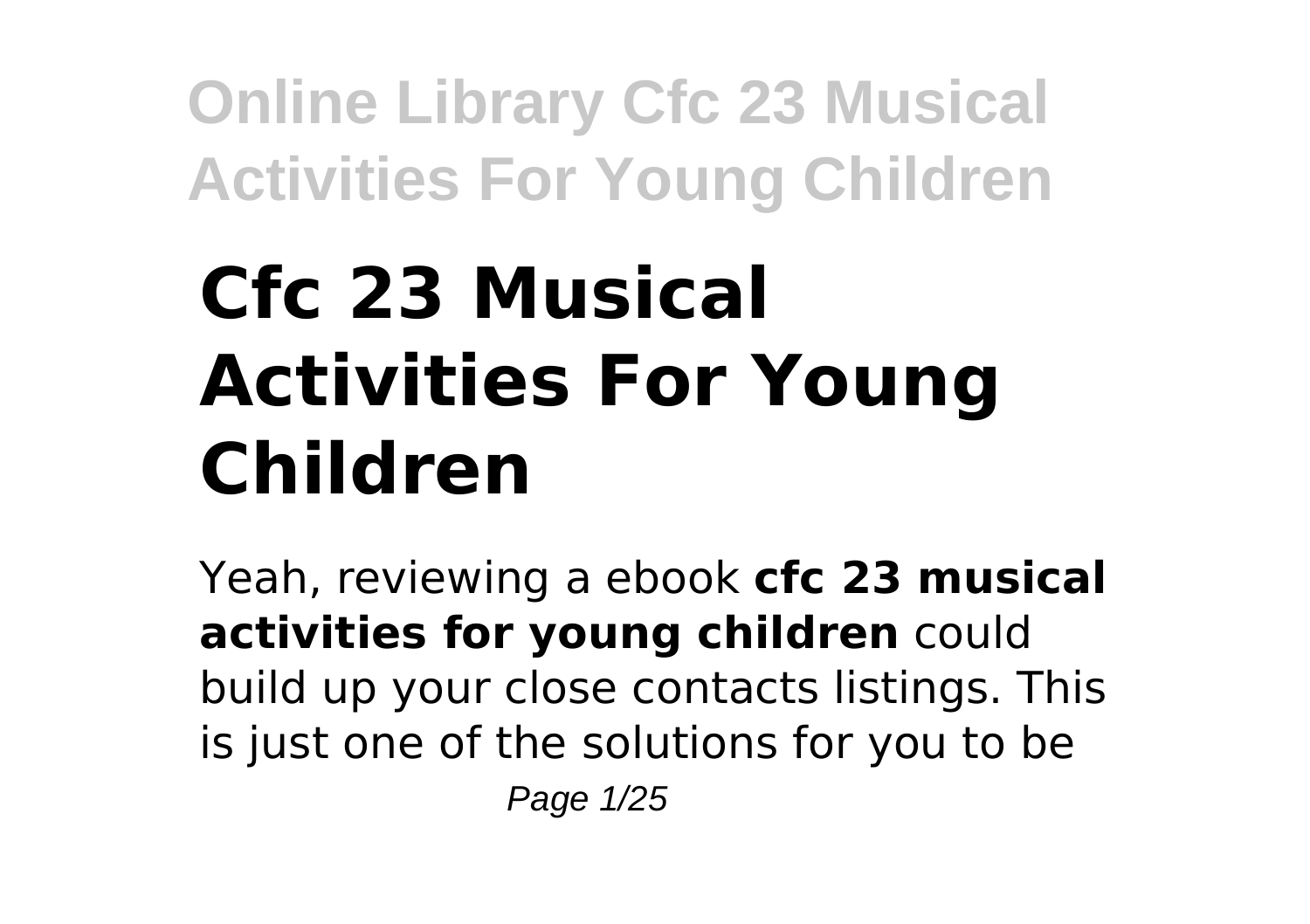successful. As understood, success does not suggest that you have wonderful points.

Comprehending as competently as promise even more than extra will find the money for each success. next-door to, the declaration as well as keenness of this cfc 23 musical activities for young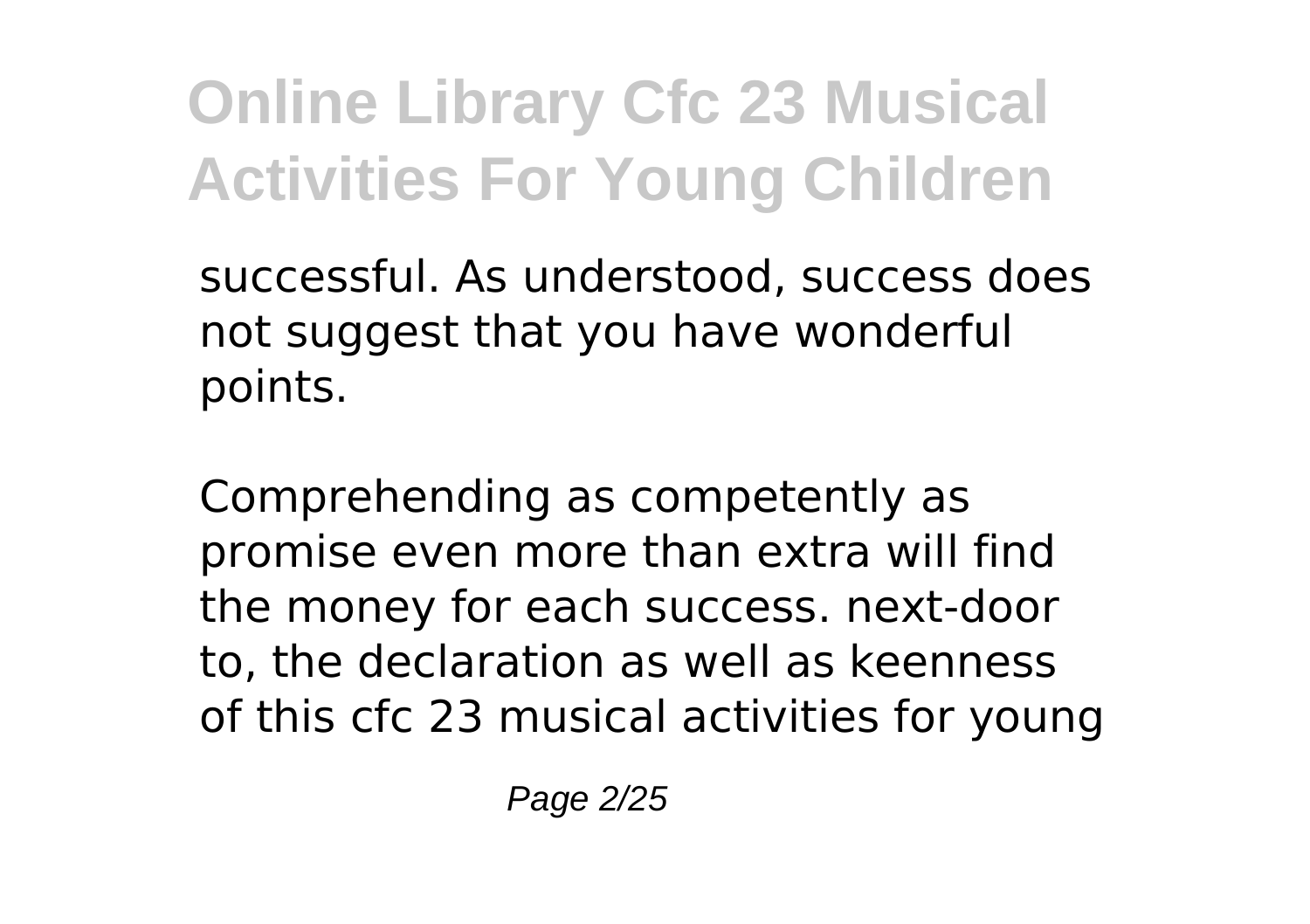children can be taken as skillfully as picked to act.

BookGoodies has lots of fiction and nonfiction Kindle books in a variety of genres, like Paranormal, Women's Fiction, Humor, and Travel, that are completely free to download from Amazon.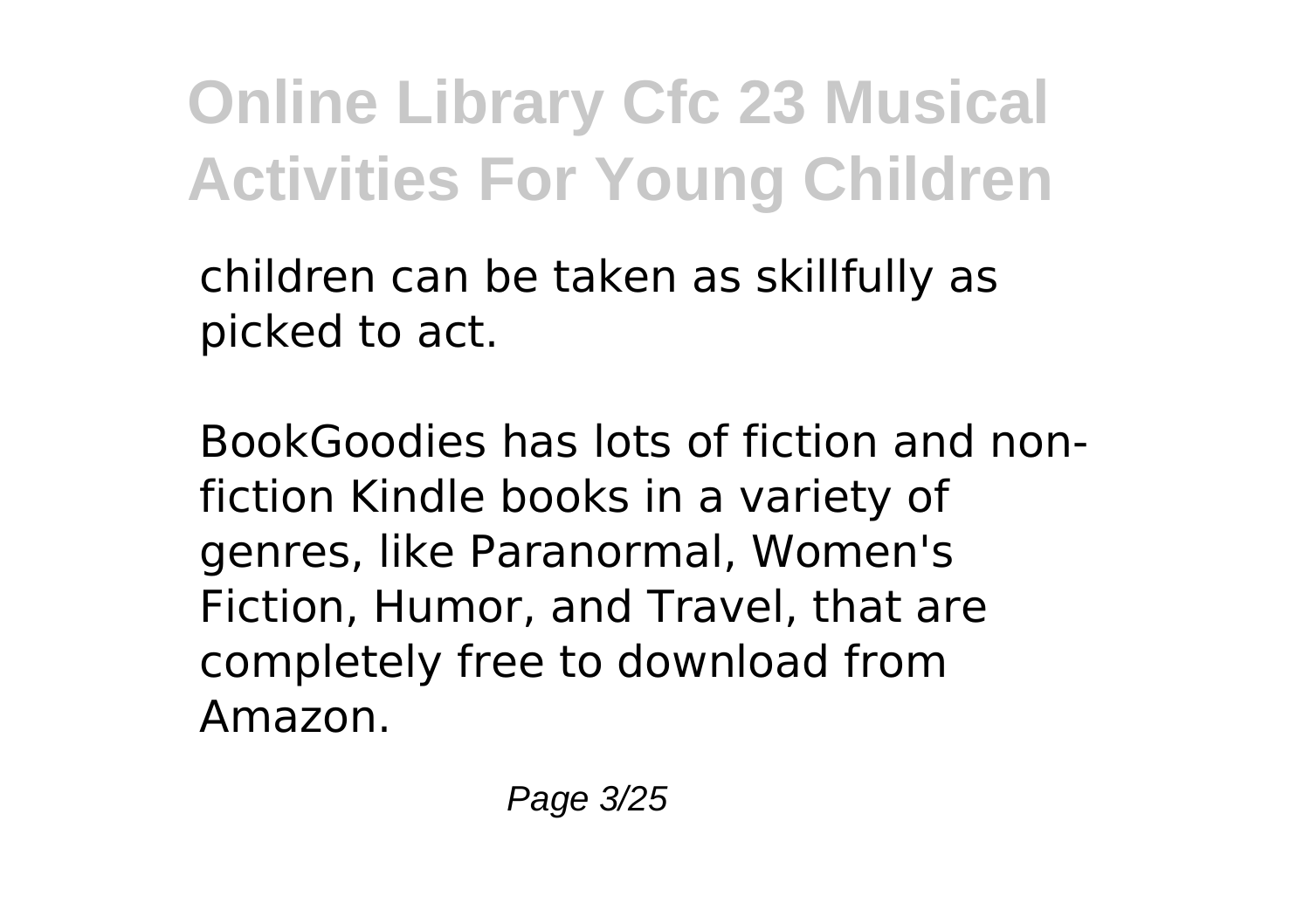### **Cfc 23 Musical Activities For** 11/23/22@10am: 11/28/22@3am: Hobnanigans: 12/1/22@10am: 12/5/22@3am: Yuletide Festival ... etc. activities. "And some things that should not have been forgotten were lost. History became legend. Legend became myth. And for two and a half thousand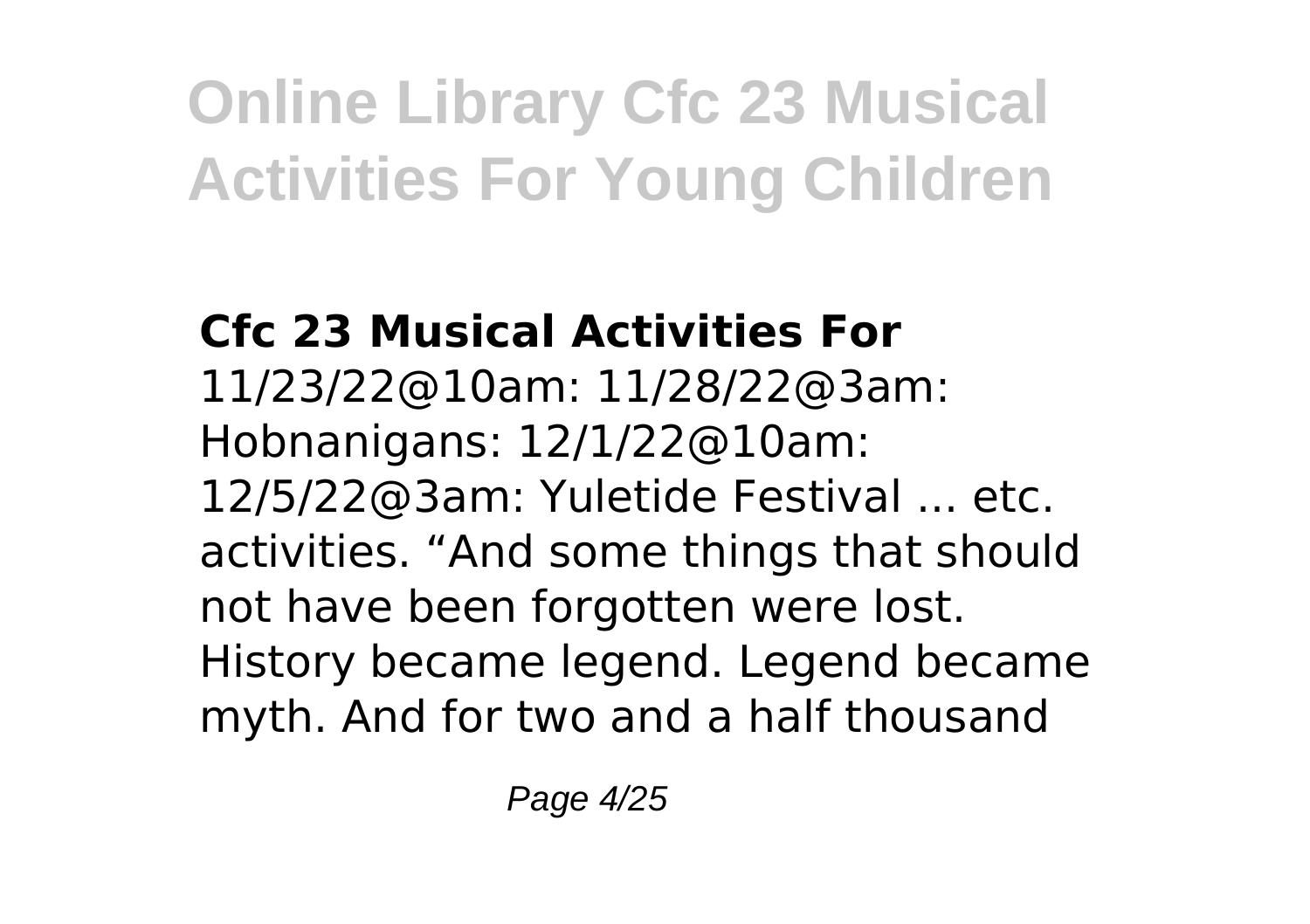years, the ring passed out of all knowledge." ... Système musical; Cartes postales de la Terre ...

### **LOTRO Events Schedule**

A corporation that directly or indirectly owns stock of a controlled foreign corporation (CFC) (within the meaning of section  $953(c)(1)(B)$  or section  $957(a)$ ) or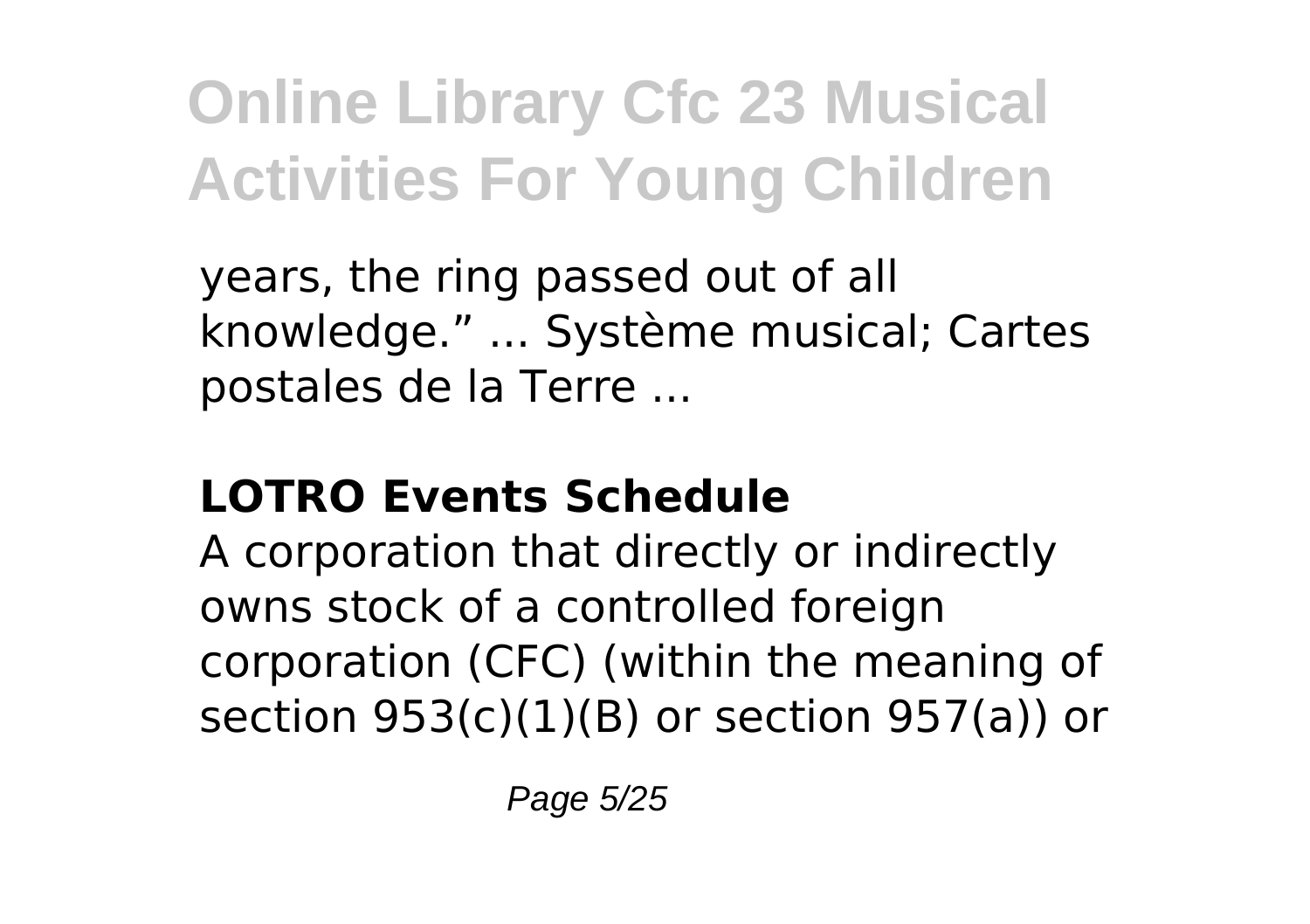a passive foreign investment company (within the meaning of section 1297(a)) that the corporation treats as a qualified electing fund (QEF) under section 1293 may make the election ...

#### **Instructions for Form 1120-S (2021) | Internal Revenue Service**

This calendar is your ultimate guide to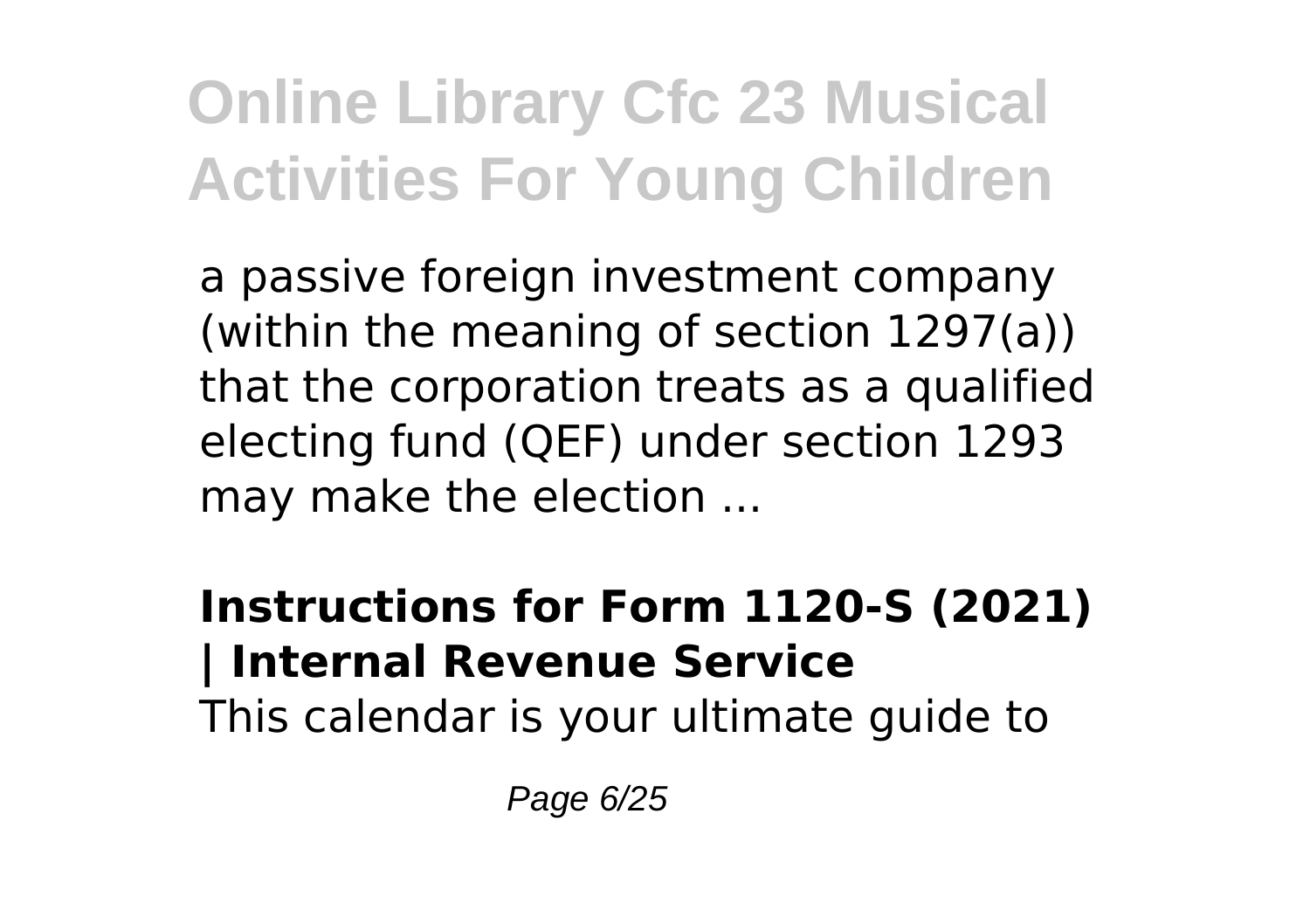the best things to do in Chicago, from concerts and comedy shows to pop-up markets and art exhibits. These inperson activities have been hand-picked by Eventbrite's experts to keep you informed on the Windy City's most exciting happenings and hidden gems.

### **Things To Do in Chicago | Eventbrite**

Page 7/25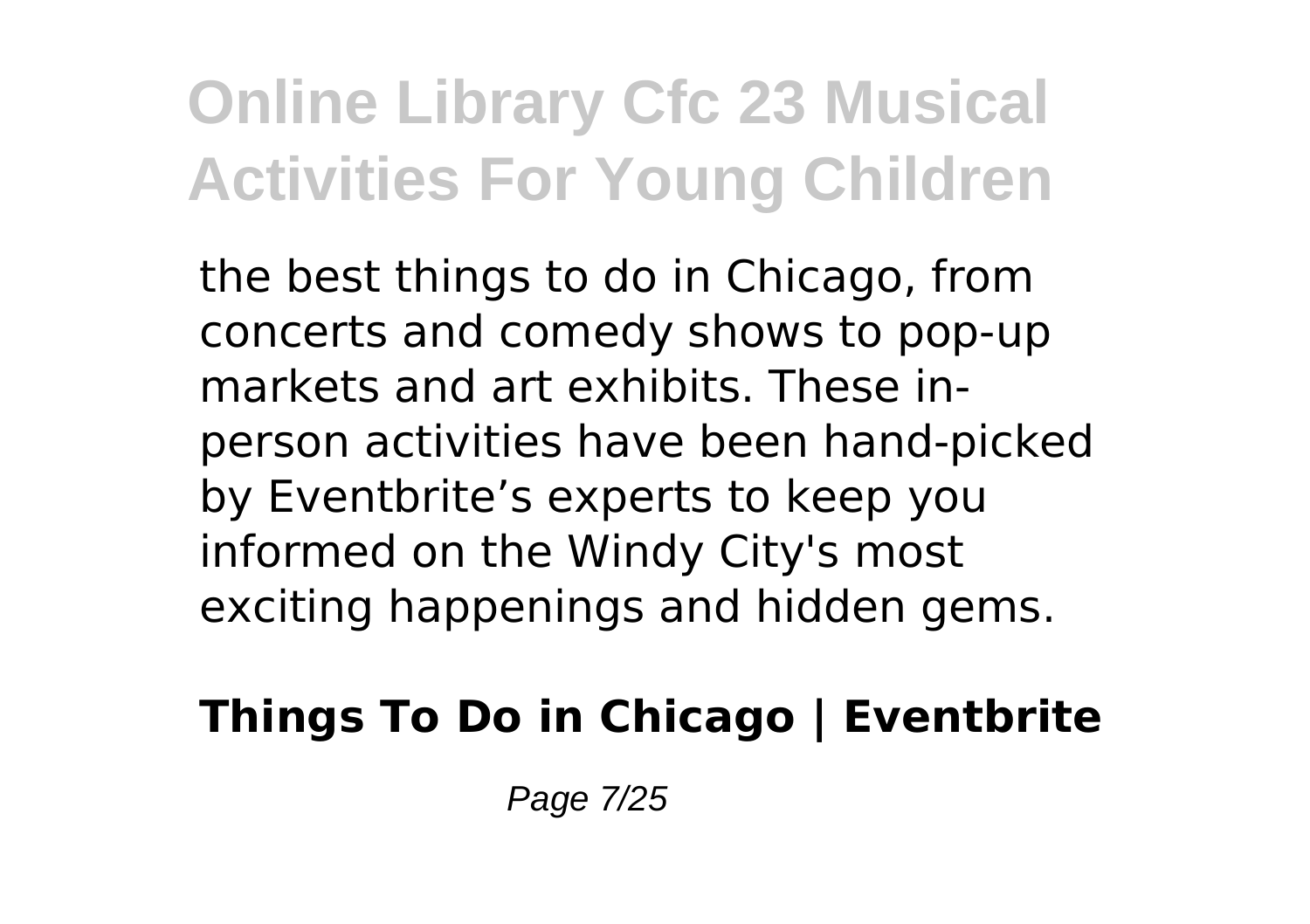Our musical entertainment for the evening is Southern Cross Universities Contemporary Music Graduate, Henry Dean, who has been playing music professionally since the age of 15. Henry has grown up all over NSW, from as south-west as Orange, to as north as Lismore where he completed his Music degree.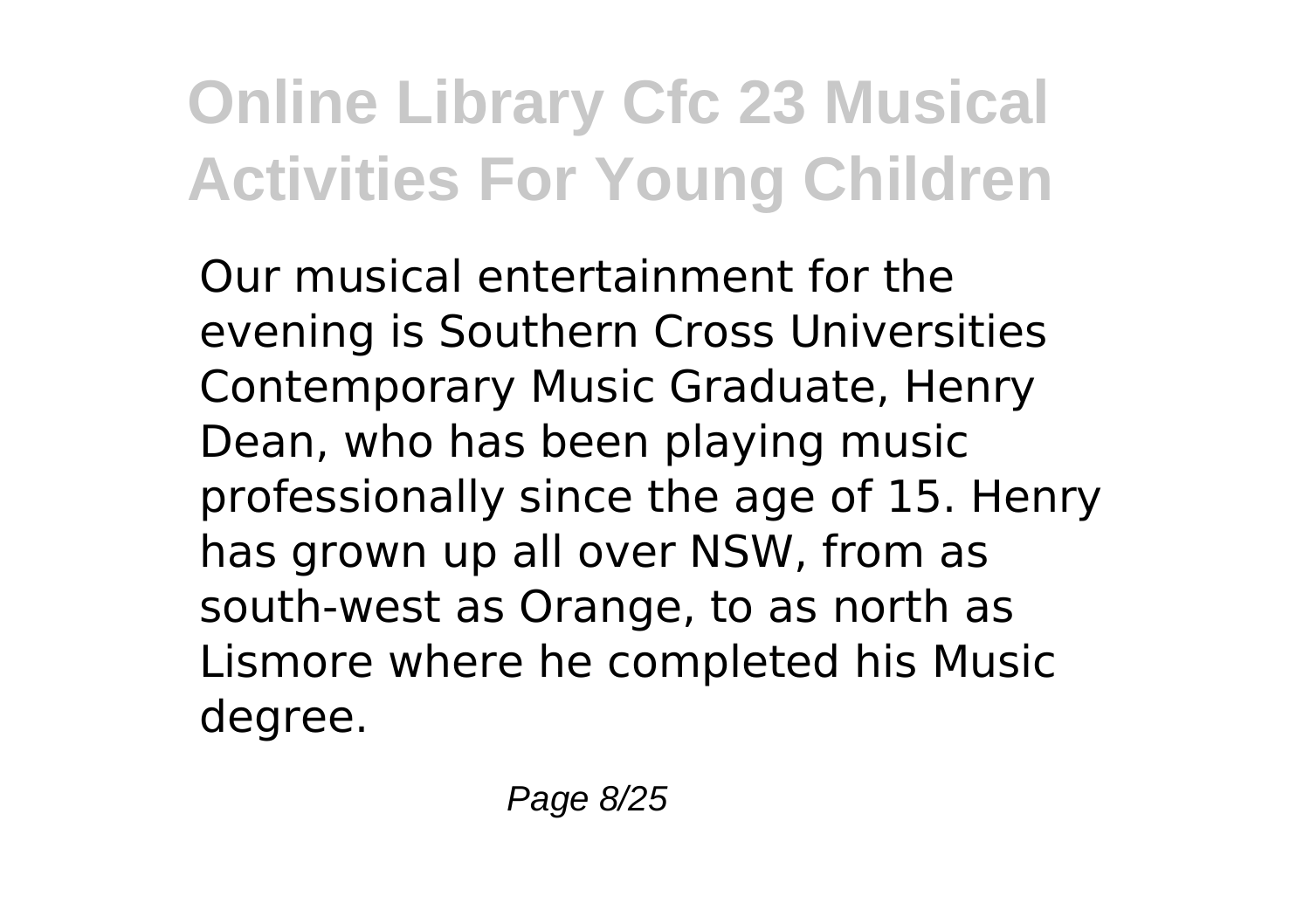### **Program – National Carbon Farming Conference & Expo – 2022**

For more information, see R&TC Section 24416.23, and get form FTB 3805Q, Net Operating Loss (NOL) Computation and NOL and Disaster Loss Limitations – Corporations. ... A controlled foreign corporation (CFC) must include in a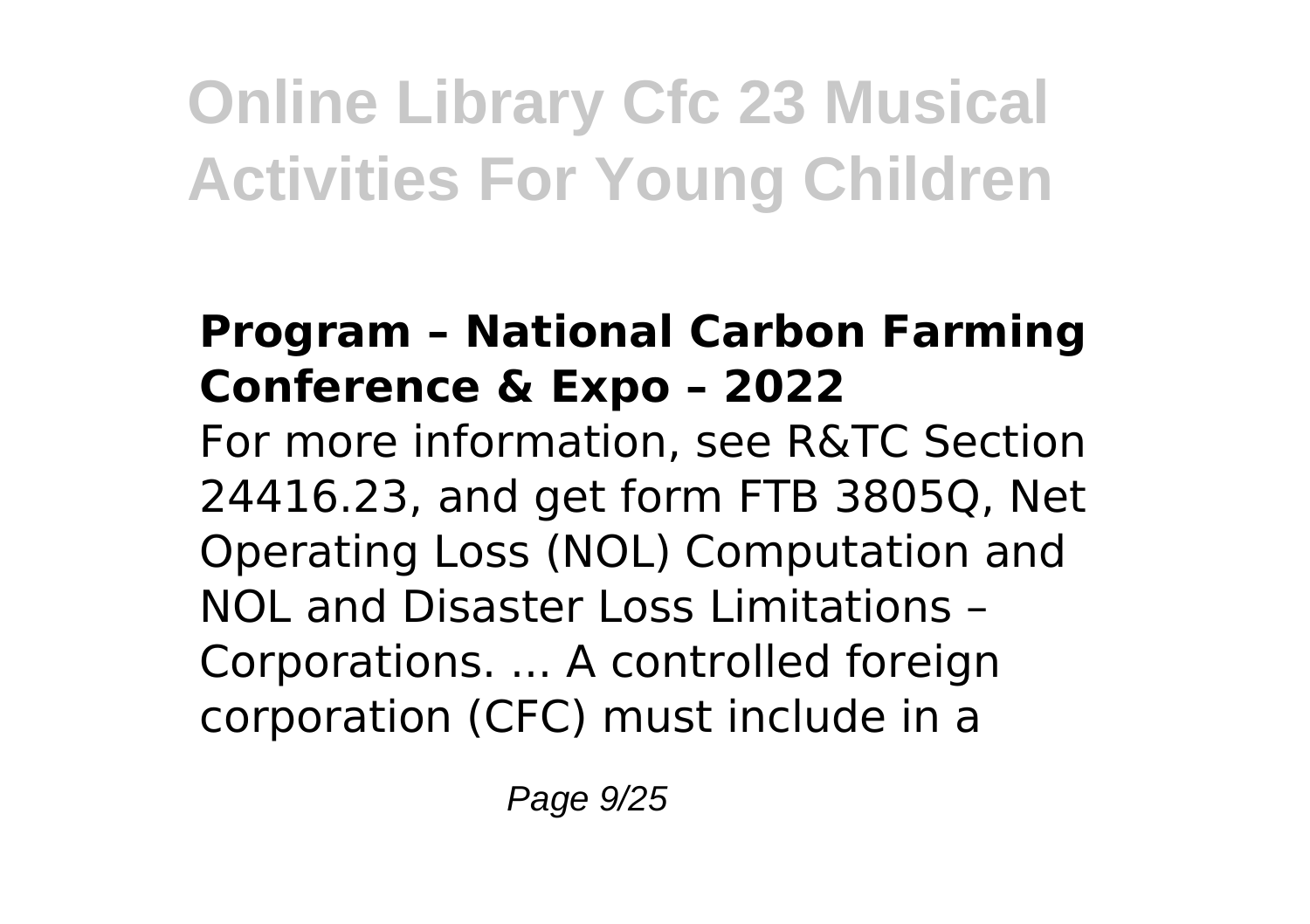water's edge combined report a portion of its income based on the ratio its Subpart F income bears to the current ...

#### **2020 Corporation Tax Booklet Water's-Edge Filers - California**

Hafnarfjörður (Icelandic pronunciation: ['hapnar,fjœrðyr]), officially Hafnarfjarðarkaupstaður, is a port town

Page 10/25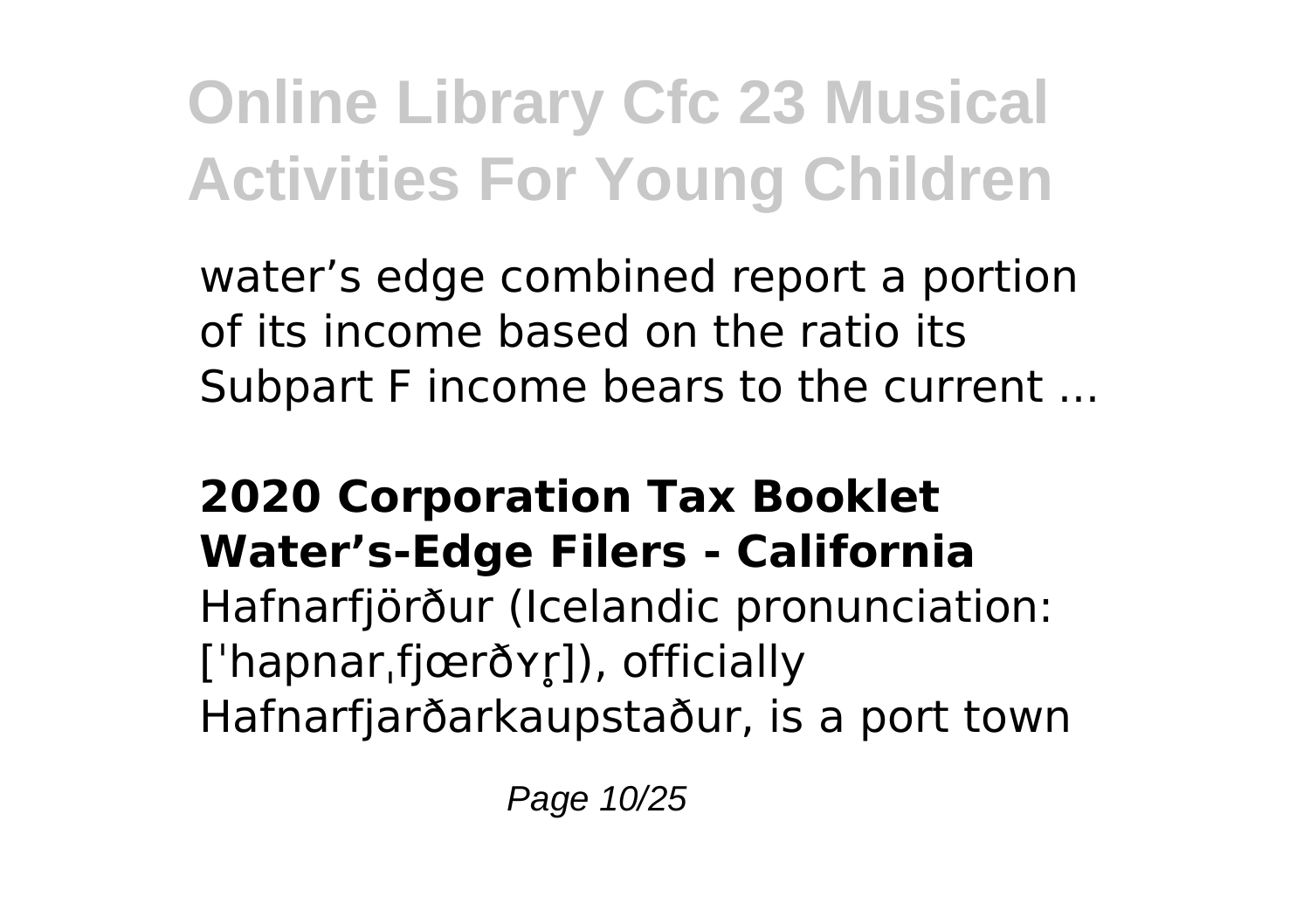and municipality in Iceland, located about 10 km (6 mi) south of Reykjavík.The municipality consists of two non-contiguous areas in the Capital Region, on the southwest coast of the country.At about 30,000 inhabitants, Hafnarfjörður is the third-most populous city in ...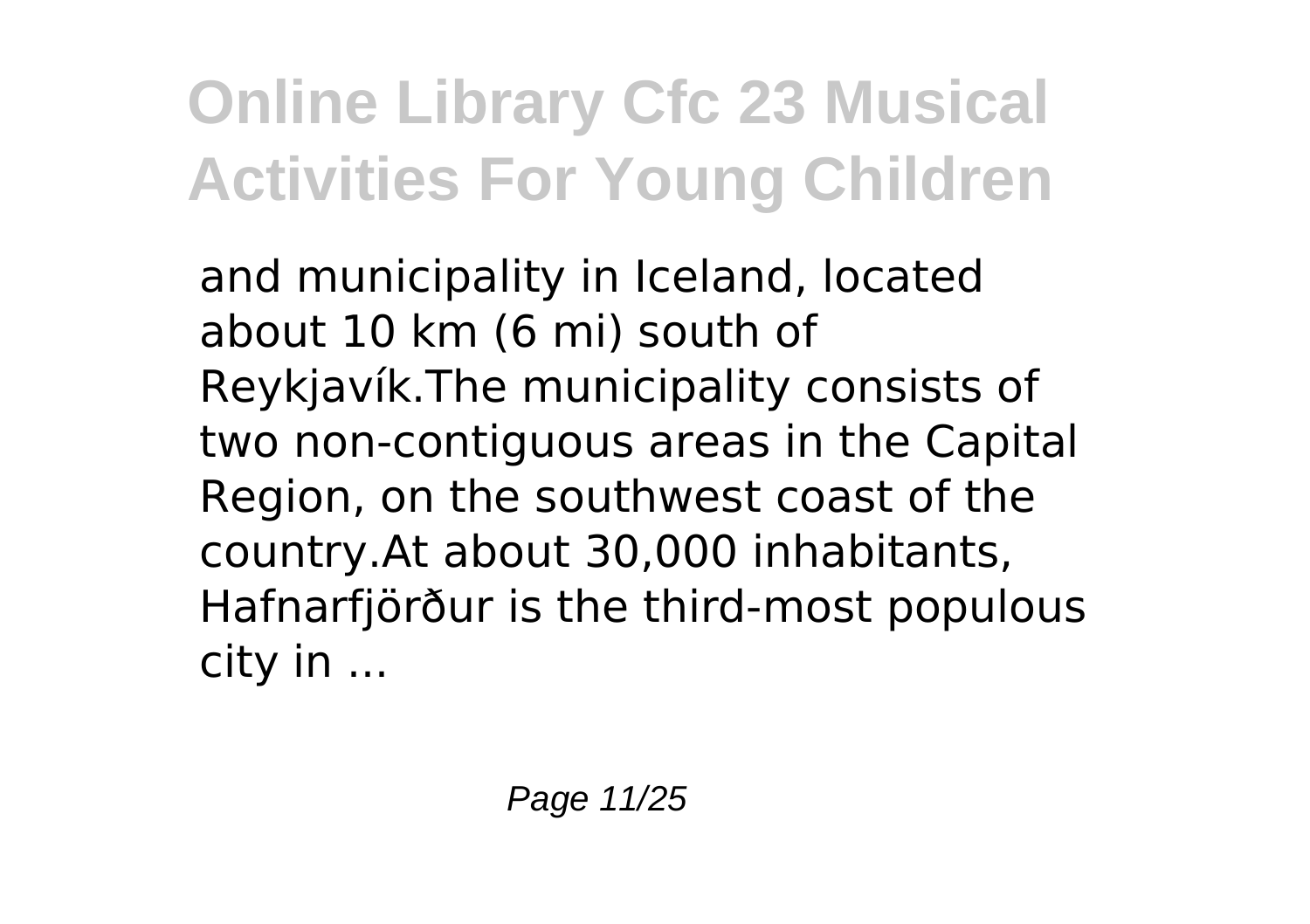### **Hafnarfjörður - Wikipedia**

Our students come from diverse backgrounds. Nearly half have ties to active duty military or to the Department of Defense. Included in our district goals is to ensure that all students have the knowledge and skills to prepare for new challenges, both in school and beyond graduation. Learning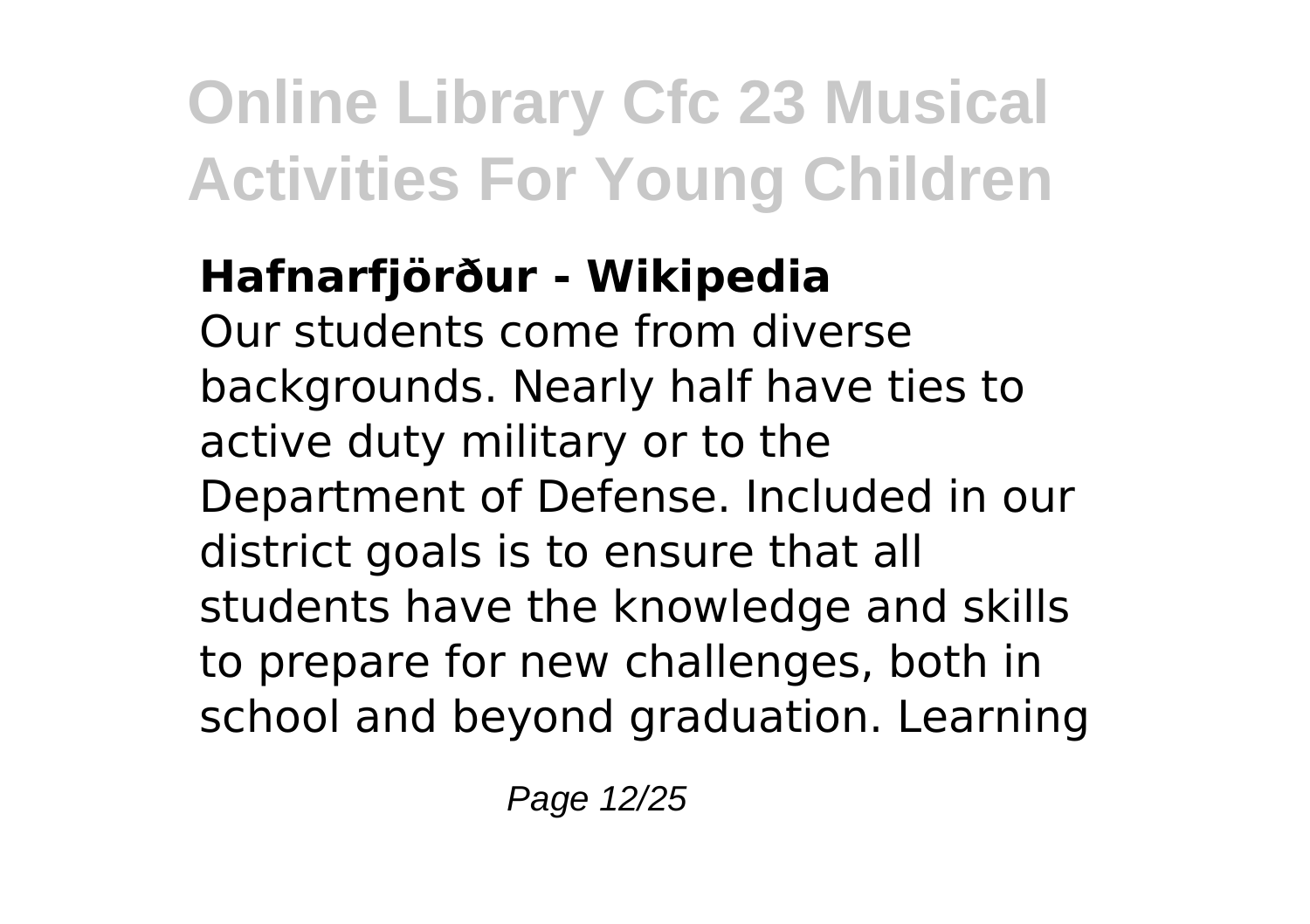options help each student develop his or her unique abilities.

#### **Home - Central Kitsap Schools**

Under IRC Section 951A, if the S corporation is a U.S. shareholder of a controlled foreign corporation, the S corporation must include Global Intangible Low-Taxed Income (GILTI) in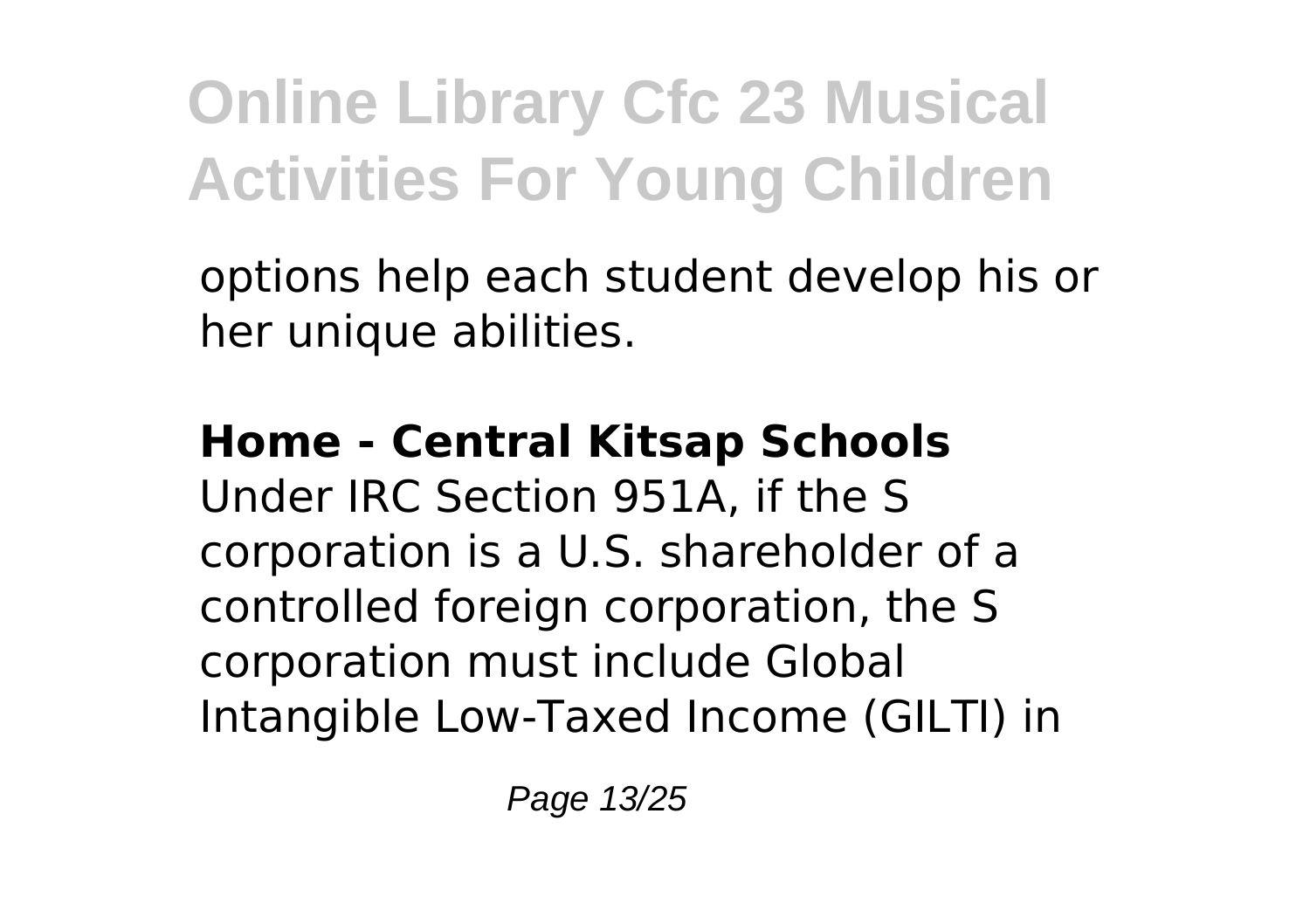its income. California does not conform. The Tax Cuts and Jobs Act (TCJA) signed into law on December 22, 2017, made changes to the IRC.

### **2020 S Corporation Tax Booklet | FTB.ca.gov**

Using the list of codes and activities, determine from which activity the

Page 14/25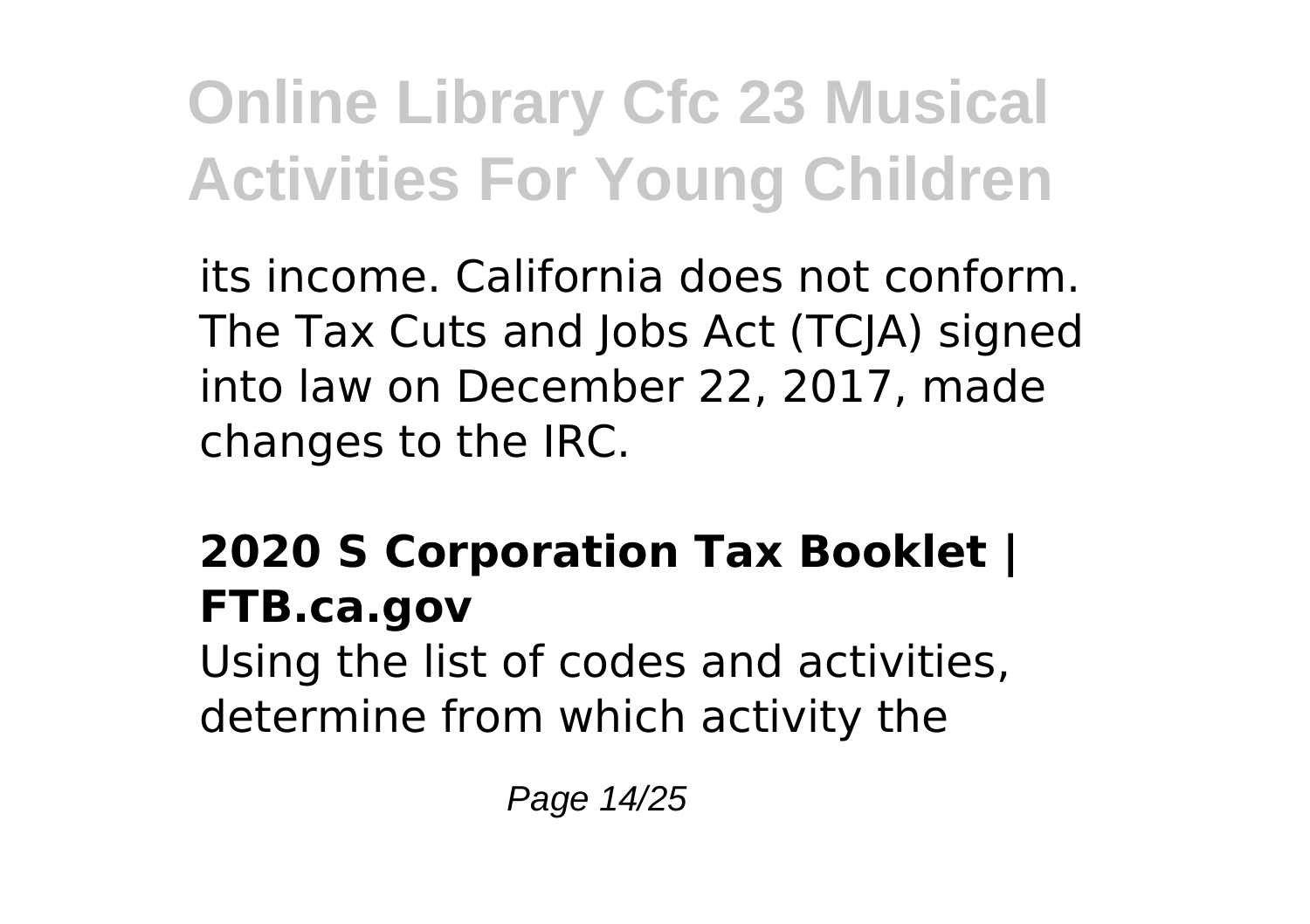corporation derives the highest percentage of its total receipts. Enter on lines F(1), F(2), and F(3) the principal business activity code number, the corporation's principal business activity, and a description of the principal product or service of the corporation.

### **Instructions for Form 1120-F (2021)**

Page 15/25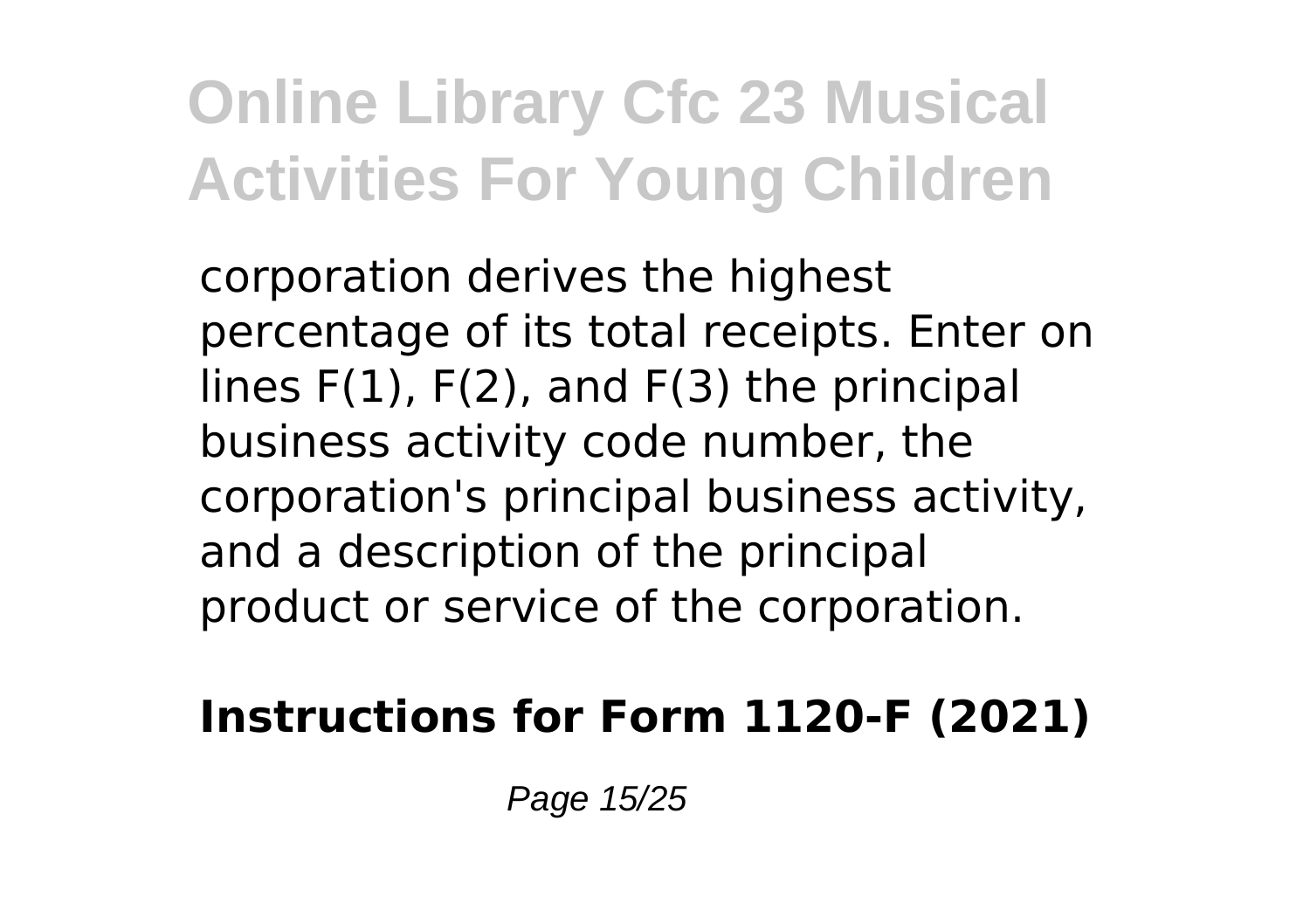### **| Internal Revenue Service** CFC means a chlorofluorocarbon mentioned in Part 1 of Schedule 10, ... item 23. (2) The criteria for the article are that: ... (i) to have an entertaining audio or visual effect (other than producing a flame) (for example, playing musical notes or displaying flashing lights); or (ii) to depict or resemble, in

Page 16/25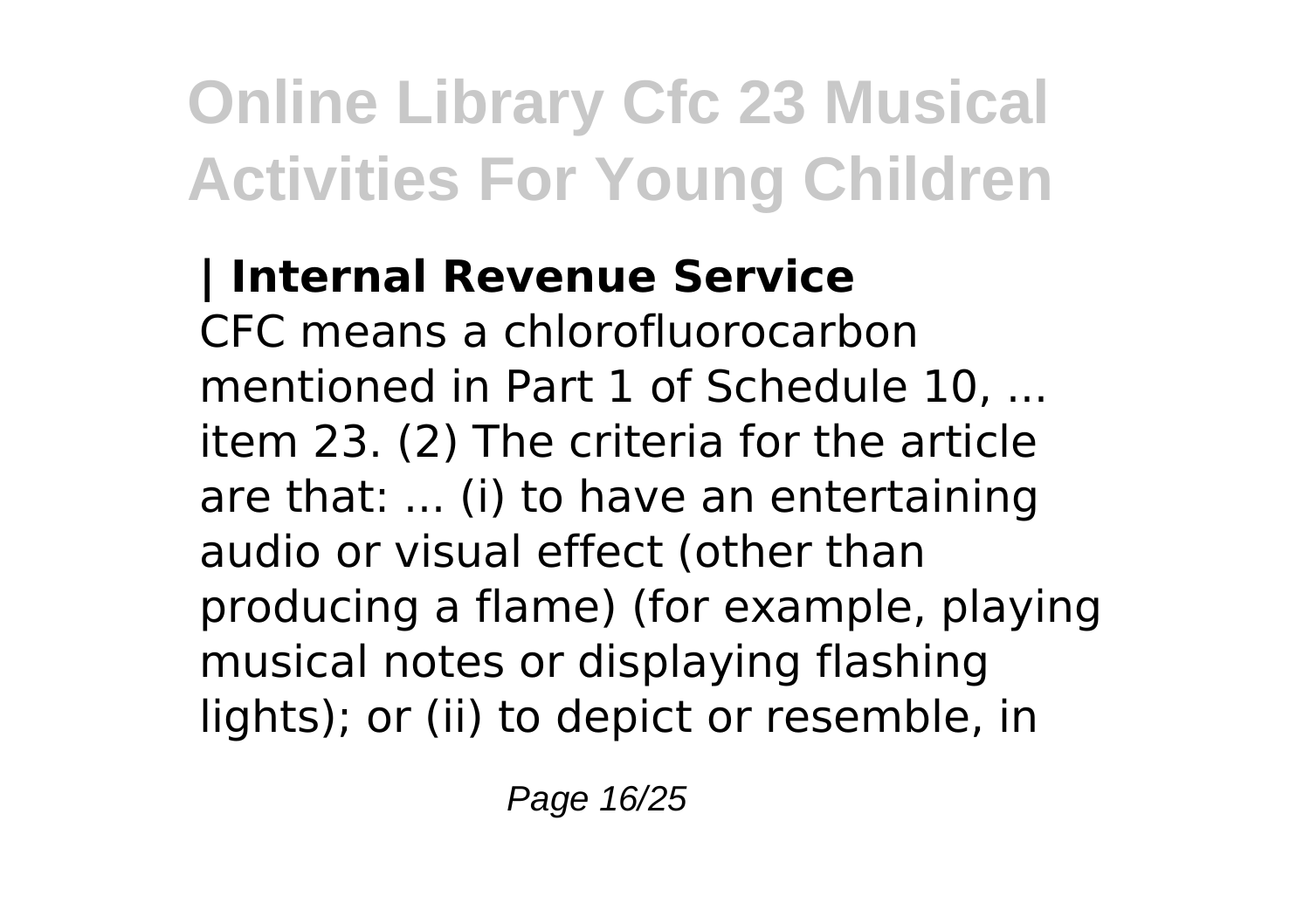physical form or function, an ...

### **Customs (Prohibited Imports) Regulations 1956 - Legislation**

Musical instruments and equipment Musical instruments; Home accessories Lighting; Home cables and adaptors; ... CFC free. Yes GENERAL. Recommended installation space - 50 mm to the sides -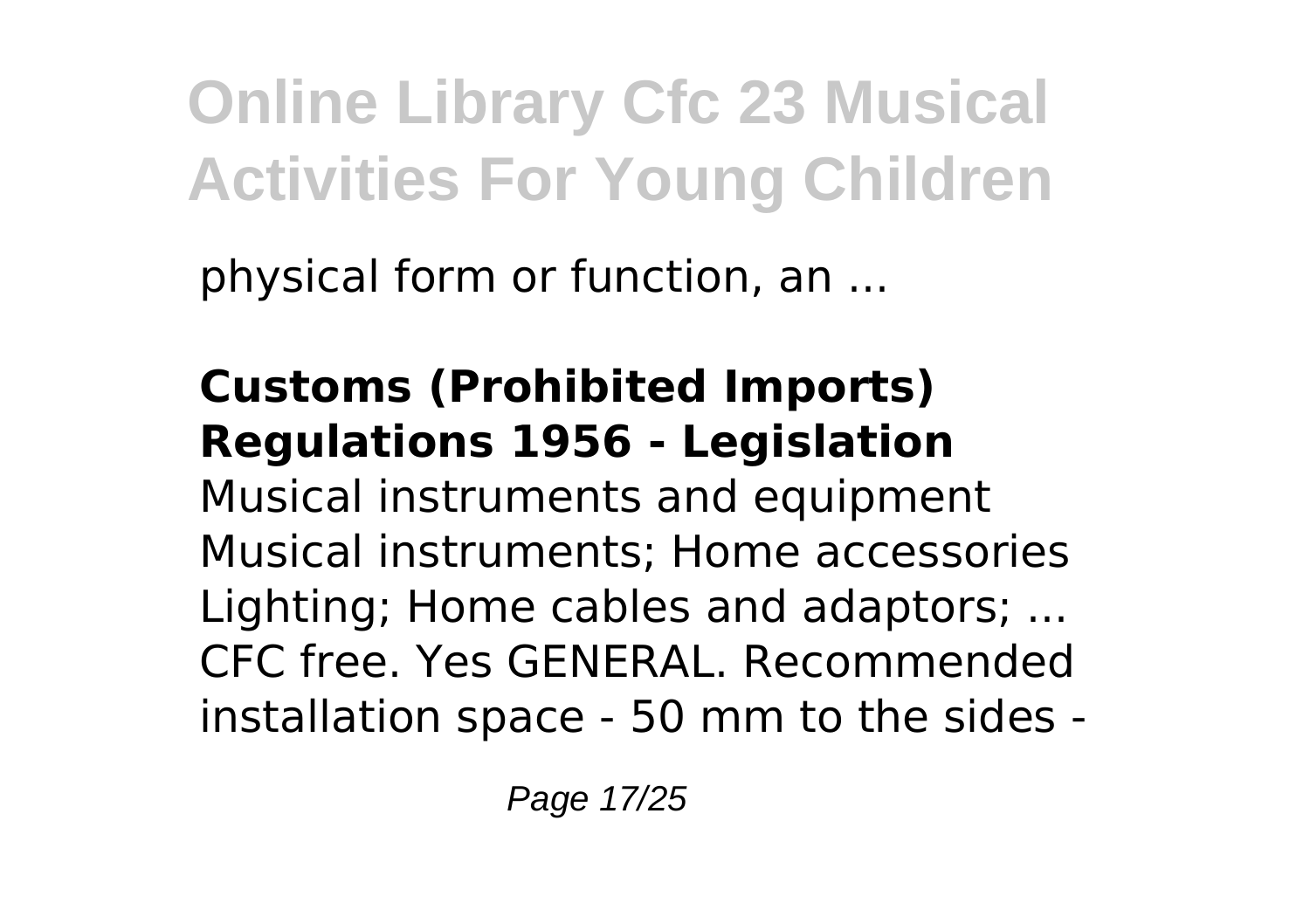50 mm above ... 23/08/22, with a maximum donation of £250,000 to FareShare, (Registered charity number 1100051). ...

### **Buy SAMSUNG RB31FDRNDSA/EU 70/30 Fridge Freezer - Silver - Currys** Election Results FREE. Santa Barbara.

Page 18/25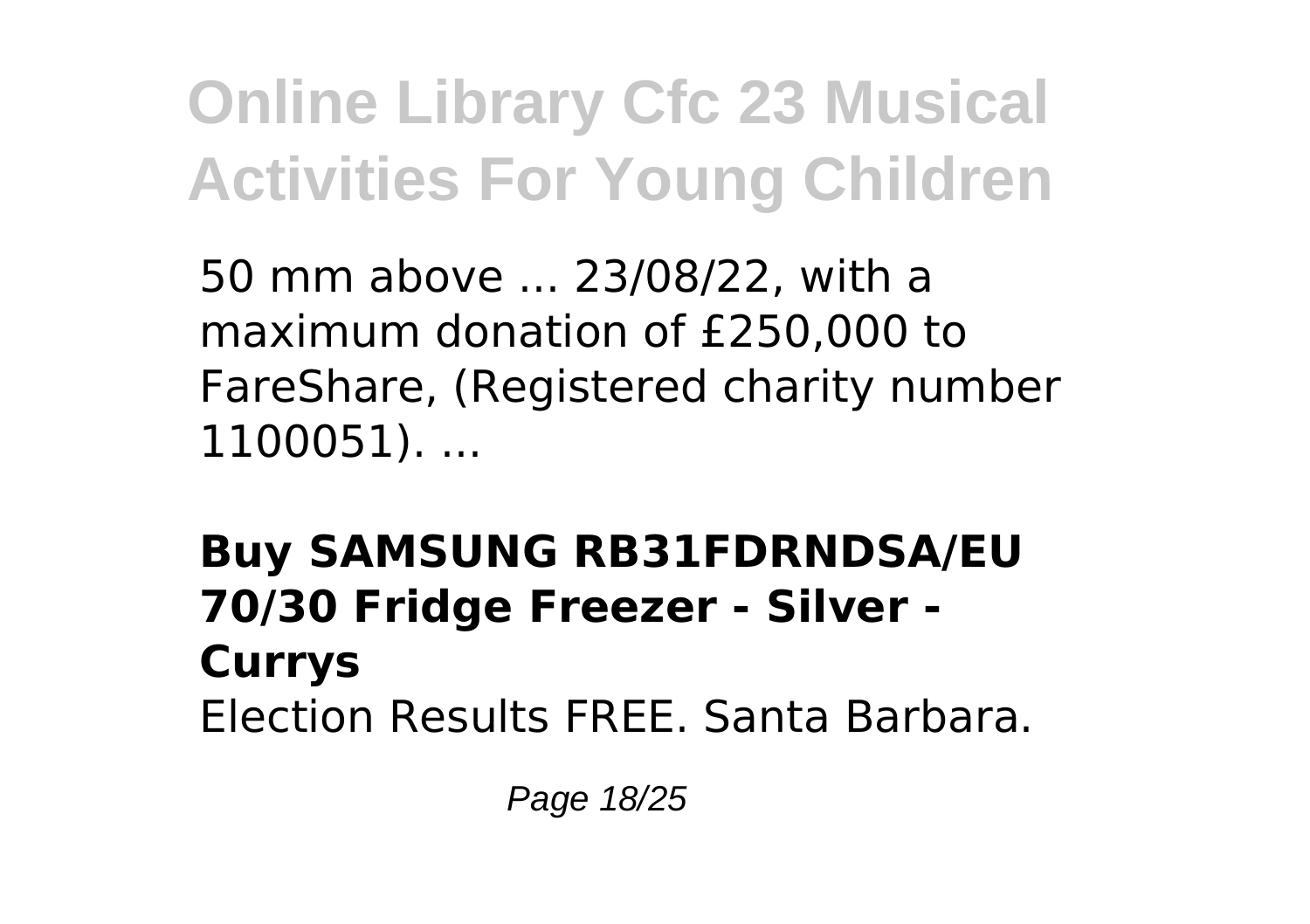JUNE 9-16, 2022 VOL. 36 • NO. 856. e u l B n e e r & G ADVE. E D I U G E R NTU. Our Annual Ode to the Great Outdoors e

**Santa Barbara Independent 06/9/22 by SB Independent - Issuu** Drop/Add for Summer Session C runs from 06/18/22 at 12:01 a.m. through

Page 19/25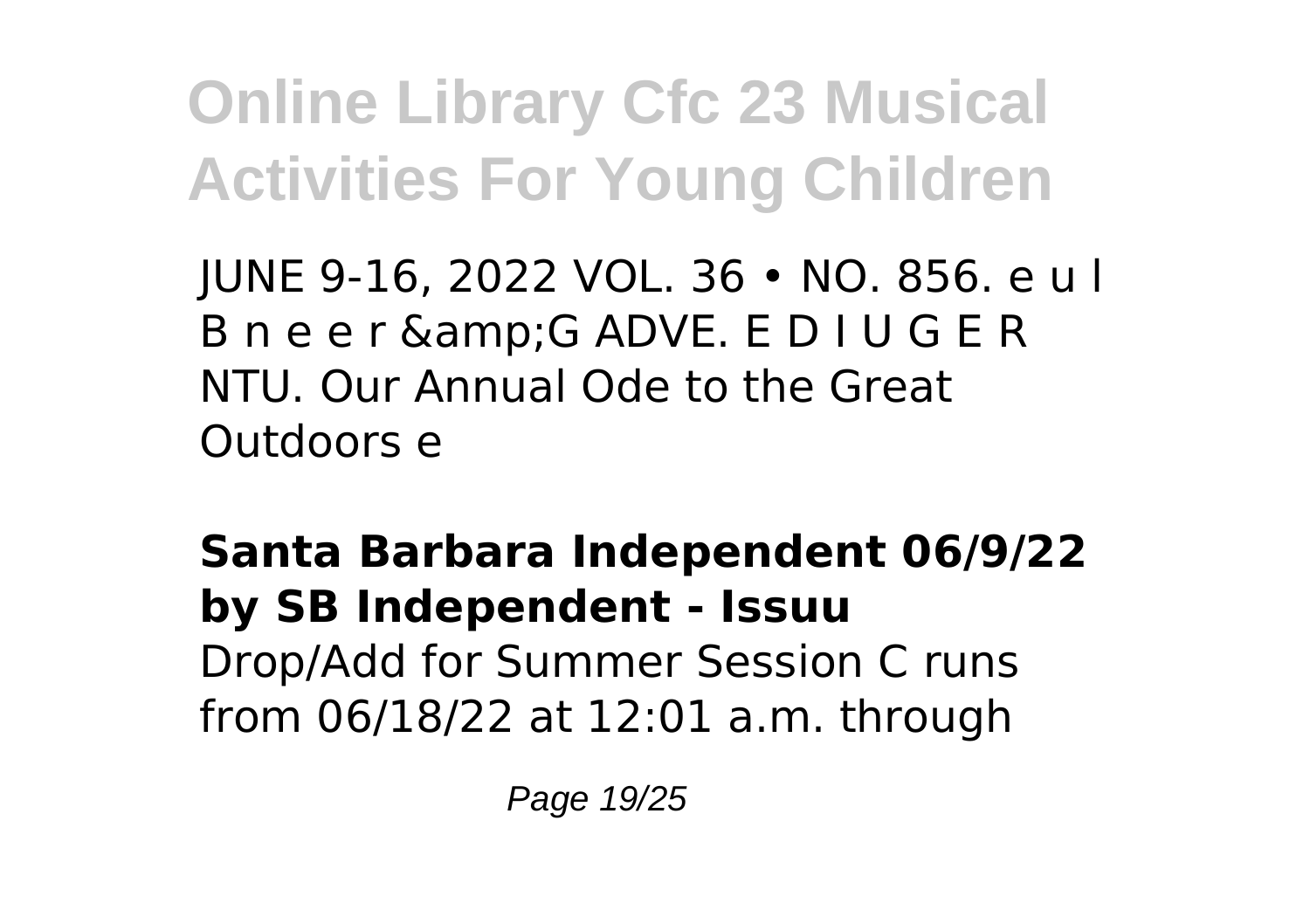06/23/22 at 11:59 p.m. FAFSA application is open The free application for Federal Student Aid (FAFSA) opened Thursday, Oct. 1, and is open until June 30, 2022, for the 2021-22 aid year.

### **Events on June 18 - July 17, 2022 - Florida State University**

CFC means a chlorofluorocarbon

Page 20/25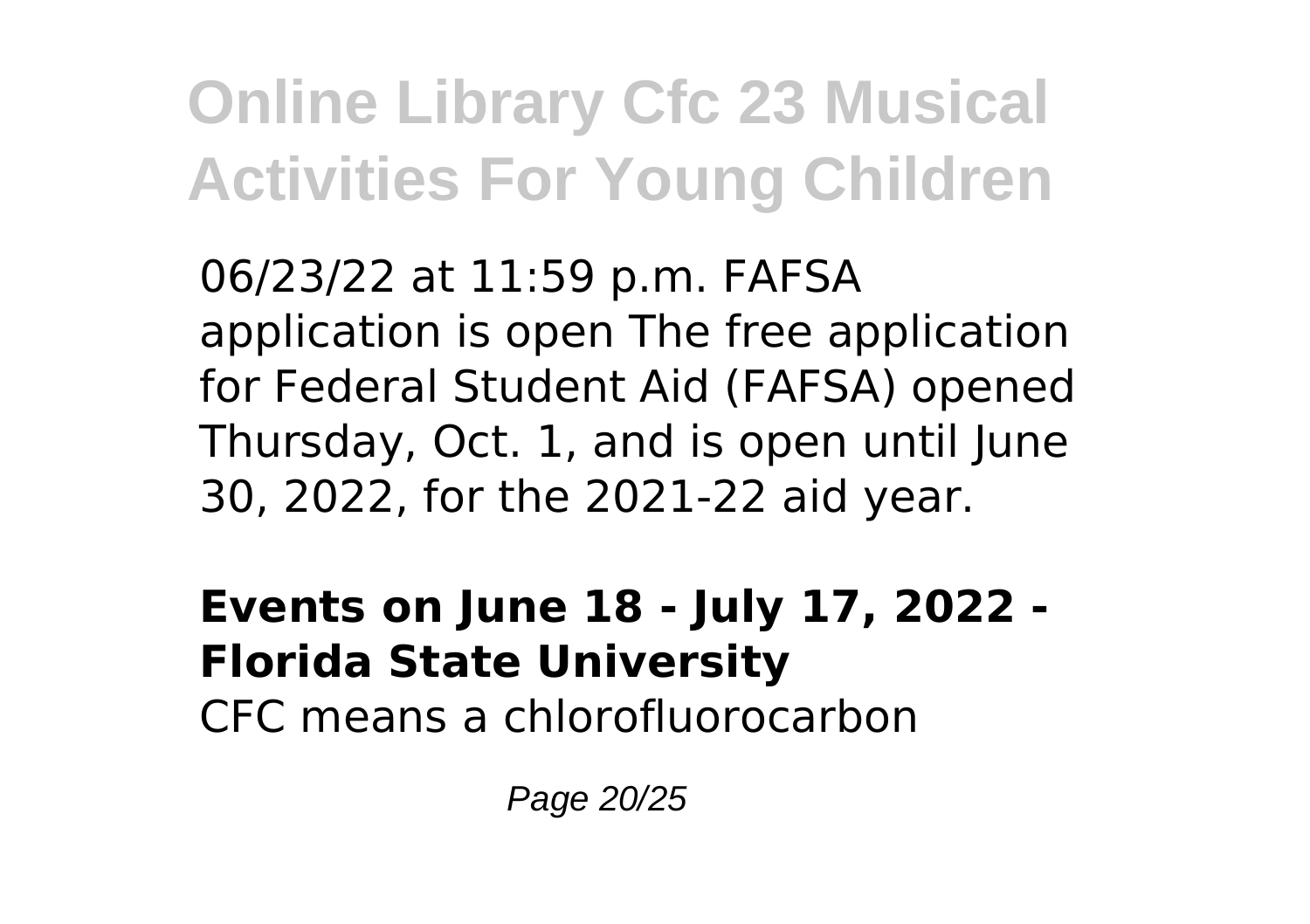mentioned in Part 1 of Schedule 10, whether existing alone or in a mixture. component of ammunition has the meaning given in subregulation 4F(4). detachable stock has the meaning given in subregulation 4F(4). electro-shock cartridge has the meaning given in subregulation 4F(4).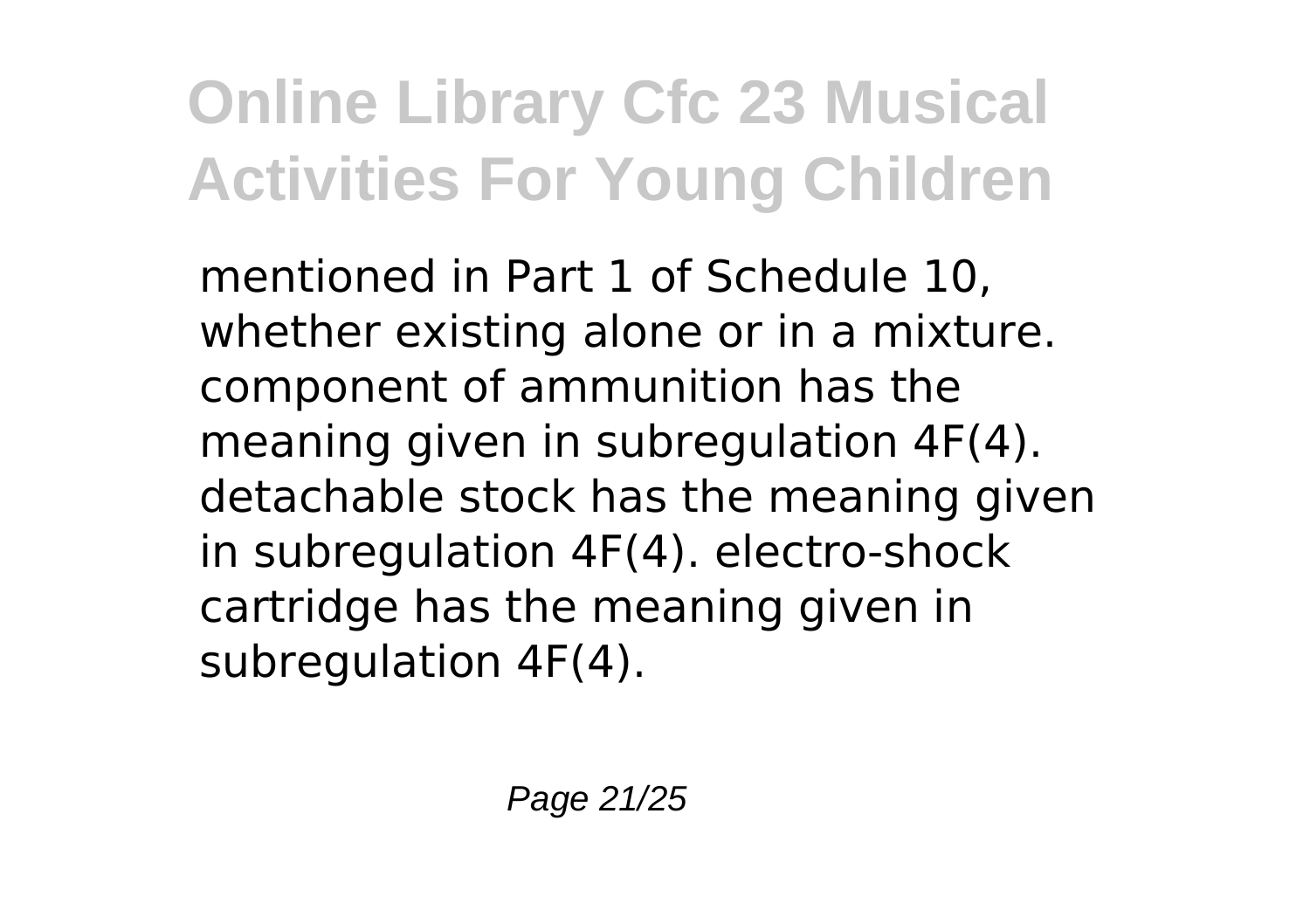#### **Customs (Prohibited Imports) Regulations 1956 - Legislation** Barbados is an island country in the Lesser Antilles of the West Indies, in the Caribbean region of the Americas, and the most easterly of the Caribbean Islands. It occupies an area of 432 km 2 (167 sq mi) and has a population of about 287,000 (2019 estimate). Its

Page 22/25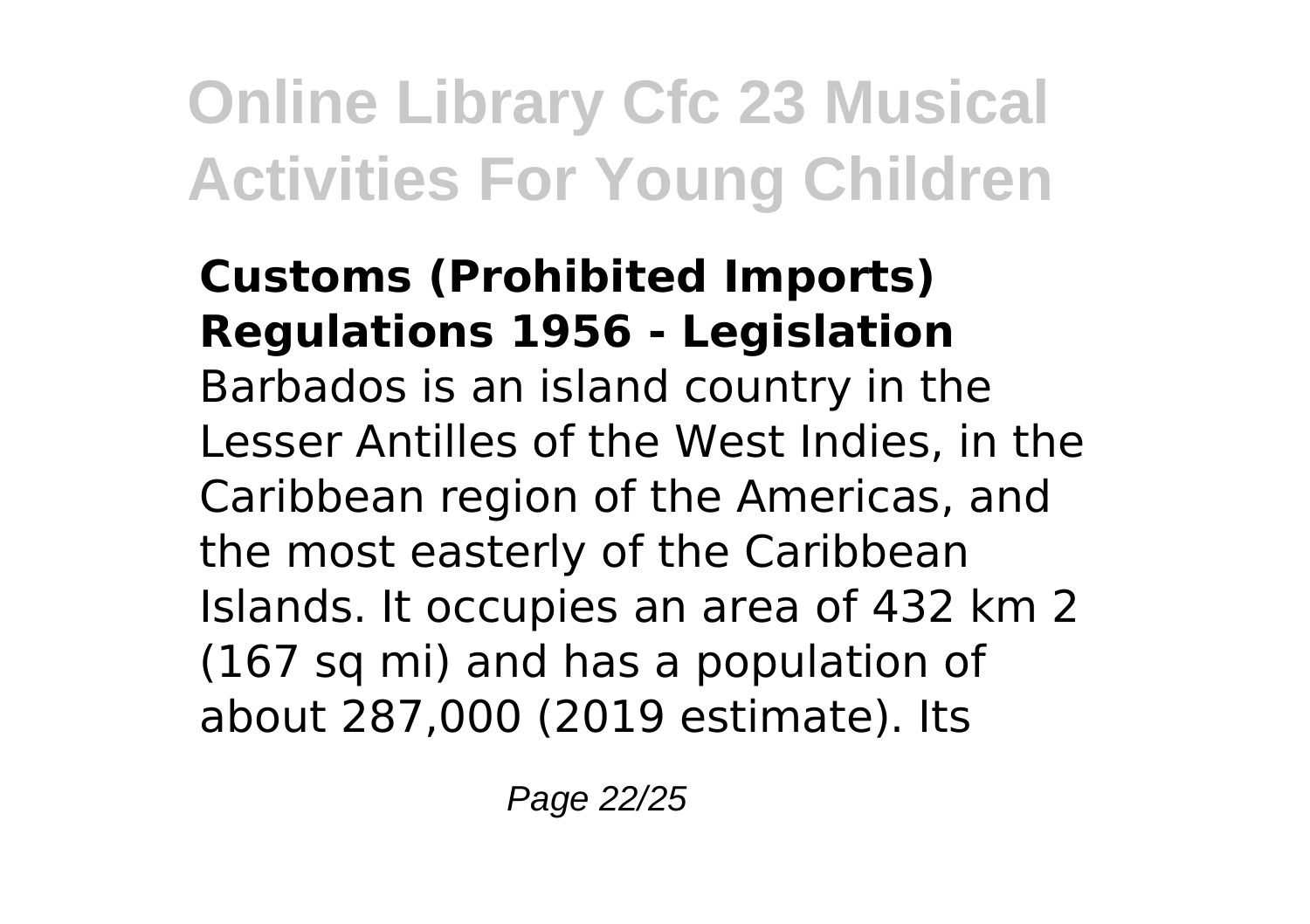capital and largest city is Bridgetown.. Inhabited by Kalinago people since the 13th century, and prior to that by other ...

### **Barbados - Wikipedia**

CFC --See Controlled foreign company CHERRY PICKING --Term used in the USA in R&D arrangements to prevent a

Page 23/25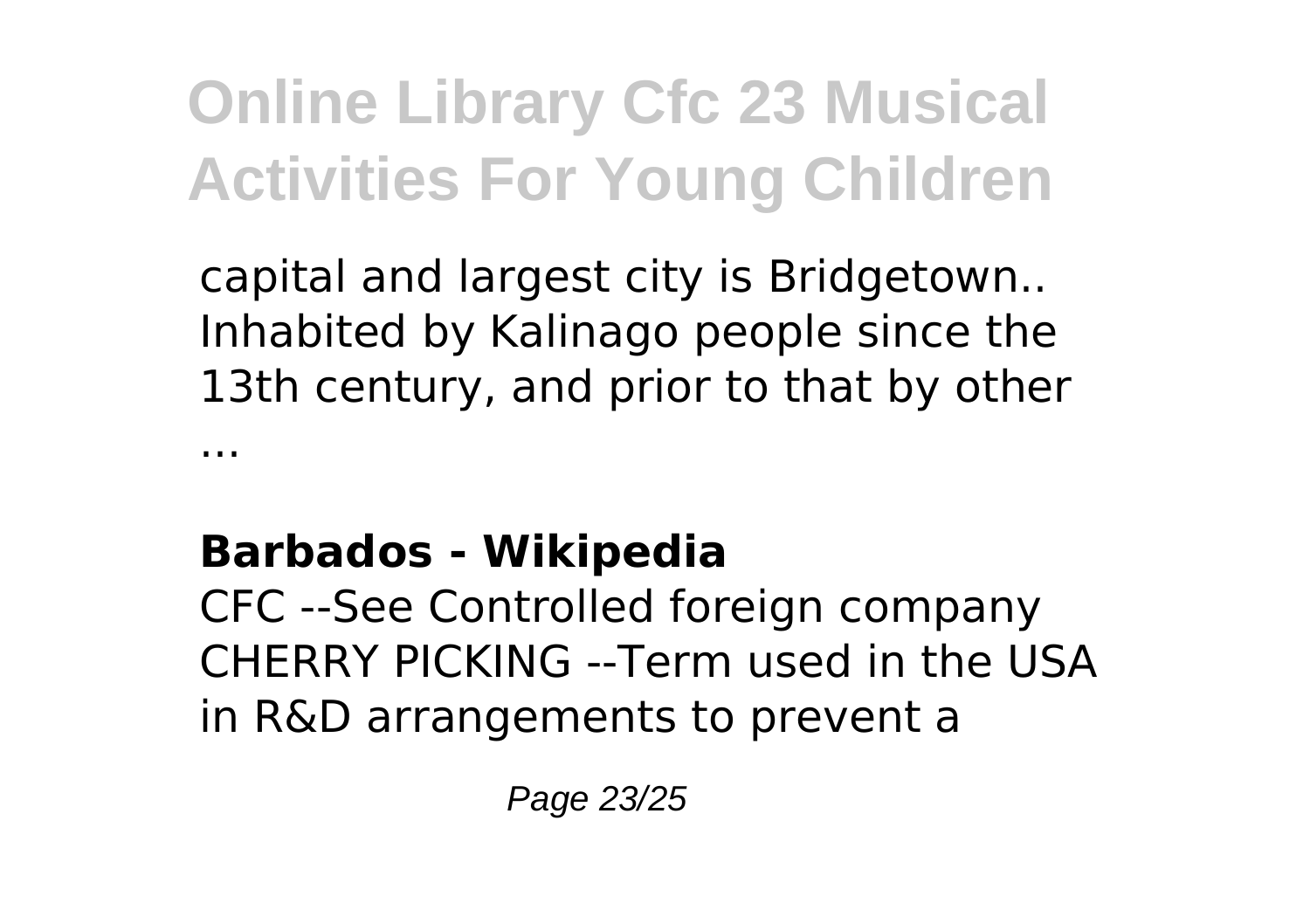contracting party from selecting or funding only the technologies that are successfully developed, i.e. "cherry picking". In transfer pricing context, it often describes a situation where a tax authority tries to impose a TP adjustment on ...